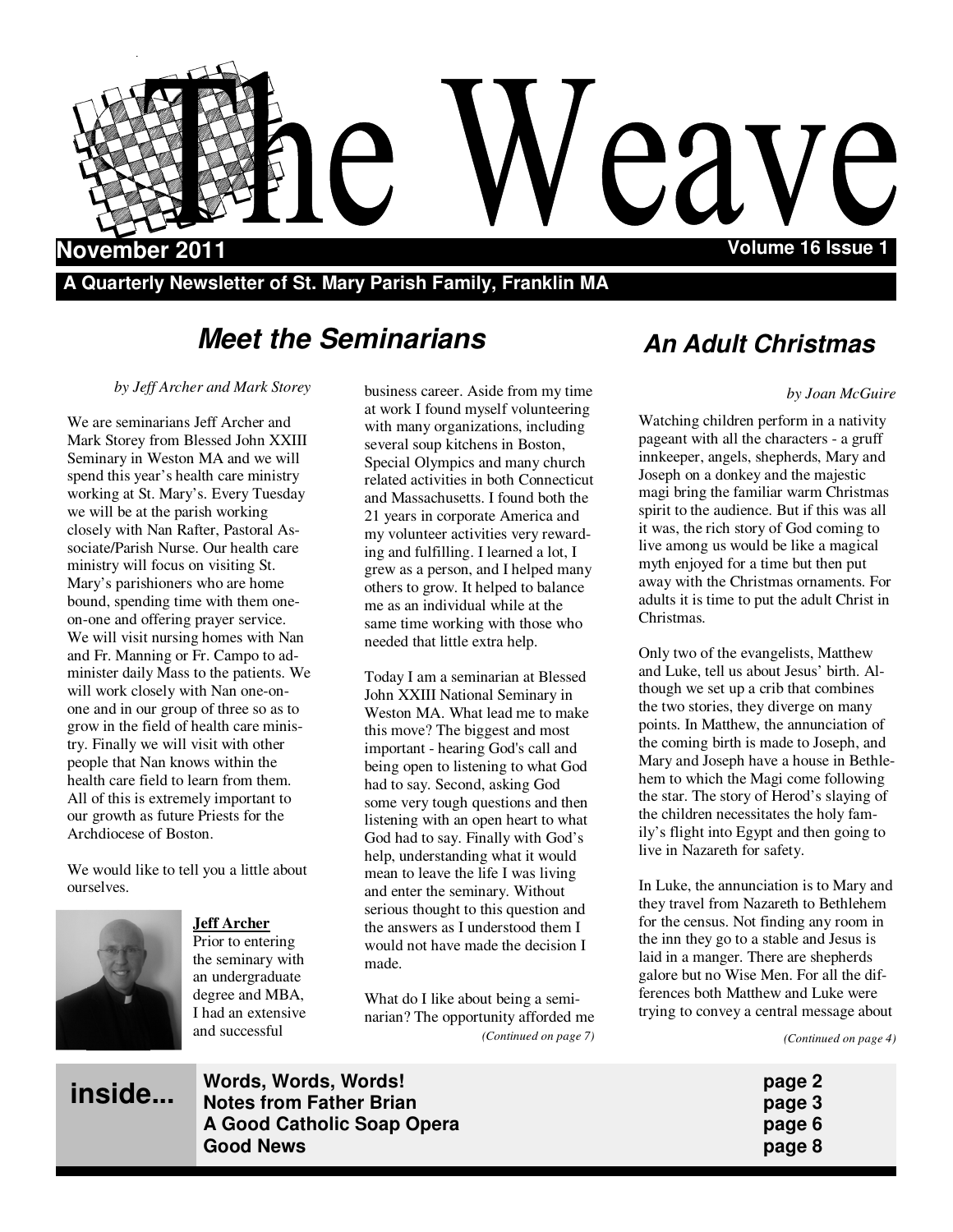## **Words, Words, Words!**

#### *by John M. Ristaino*

Words, words, words, Eliza Doolittle sings those words in My Fair Lady. She goes on to relay that she is "so sick of words." Words can lose their meaning. Words and phrases we say become second nature to us. As they do, we forget to stop and reflect on their meaning, their impact and our motivation for saying them in the first place.

The first week in Advent brings with it changes in some of the wording of The Mass. Words! We attend Mass and we recite our prayers and responses. That practice might have led us to the point of forgetting to stop and reflect on what it is we are saying. What does our prayer mean? What do our responses convey? Advent and the new wording of The Mass gives us an early Christmas present; the gift of reflection and the opportunity to examine our wonderful faith and what The Mass means to us.

When we learn the new responses to The Mass, it allows us to think about those words and what they mean. We need to listen and to focus. We are learning new responses. When we learn we naturally pay closer attention to the words we are saying. They are new to us. We need to concentrate. In the process our prayer and our appreciation for the celebration of The Mass is deepened.

Words convey so much during this



wonderful time of the year. Often we will say and hear "Merry, Christmas!" What does "Merry Christmas" mean? "Merry Christmas" can mean many different things to many different people. We each hear and interpret "Merry Christmas" differently.

In Charles Dickens tale "A Christmas Carol" when Ebenezer Scrooge hears "Merry Christmas" his reaction is quite negative. We read and hear this reaction and naturally think that our response is different than that of Mr. Scrooge. Is it? Have the years and the hundreds and thousands of times we have heard "Merry Christmas" dulled our senses to its meaning?

"Merry Christmas" is a phrase of love. It carries with it the wish for peace on earth. It carries with it the meaning of the words, I am sorry. It carries with it the message I love you. "Merry Christmas" is a reflection of God's great love for us. "Merry Christmas" heralds and celebrates the arrival of our eternal Christmas present; our Savior, Jesus, born in a lowly manger.

When we wish a "Merry Christmas" we are acknowledging that Jesus is born to save each of us, everyone. "Merry Christmas" says that despite our differences, we are all the same in the eyes of God.

When we wish a "Merry Christmas" to someone it lightens our hearts and our spirits. This Advent and Christmas season reflect on those simple but powerful words; Merry Christmas. How do you feel when your hear "Merry Christmas?" How do you feel when you say "Merry Christmas?"

Words are powerful tools. They convey so much. Words have meaning. In these seasons of preparation, celebration and love stop and think about the new words we say during the Mass. Stop and think about the wishes we extend to friend and foe. "Merry Christmas" is a phrase with a powerful message; a message of forgiveness, a message of redemption and a *(Continued on page 4)* 



# **Families' Corner**

*by Katherine Ginnetty* 

Decorating for Christmas is a delightful adventure every year. Once the manger is set up, we begin the labor of love called decorating the Christmas tree. To the accompaniment of Christmas carols, boxes are brought up from the cellar or down from the attic, and their treasures are unwrapped. As we deliver an ornament from its bondage of protective paper cushion, we are as excited as when we opened it for the first time, and the magic of Christmas begins anew.

The history of Christmas trees is rooted in ancient pagan Rome, where the festival of Saturnalia included bringing living tree branches into the home and attaching small gifts to the green boughs. However, as a Christian symbol, the Christmas tree is almost as old. Our Advent and Christmas traditions are both ancient and ageless, like our Faith itself. While you decorate your tree this year, you can share some of the history behind the ritual of hanging ornaments and some of these Christmas Tree "originals."

The first Christmas tree was probably decorated in northern Europe and was called a "Paradise Tree," used to explain the story about the expulsion of Adam and Eve from the Garden of Eden. It was decorated with small fruits and a larger apple and also with white wafers to resemble the Holy Eucharist. After some time, cookies, cut out into different shapes such as stars and circles replaced the wafers, and people began to hang more items, including small gifts wrapped in pretty paper, on the tree branches.

The German people made tree decorating their particular craft. Prince Albert of Germany, who married Queen Victoria of England, may have influenced her with his background, so that she began the English tradition of putting paper horns full of candy, animal-shaped cutout cookies and pine cones on the tree in their palace. Whatever the Queen did *(Continued on page 7)*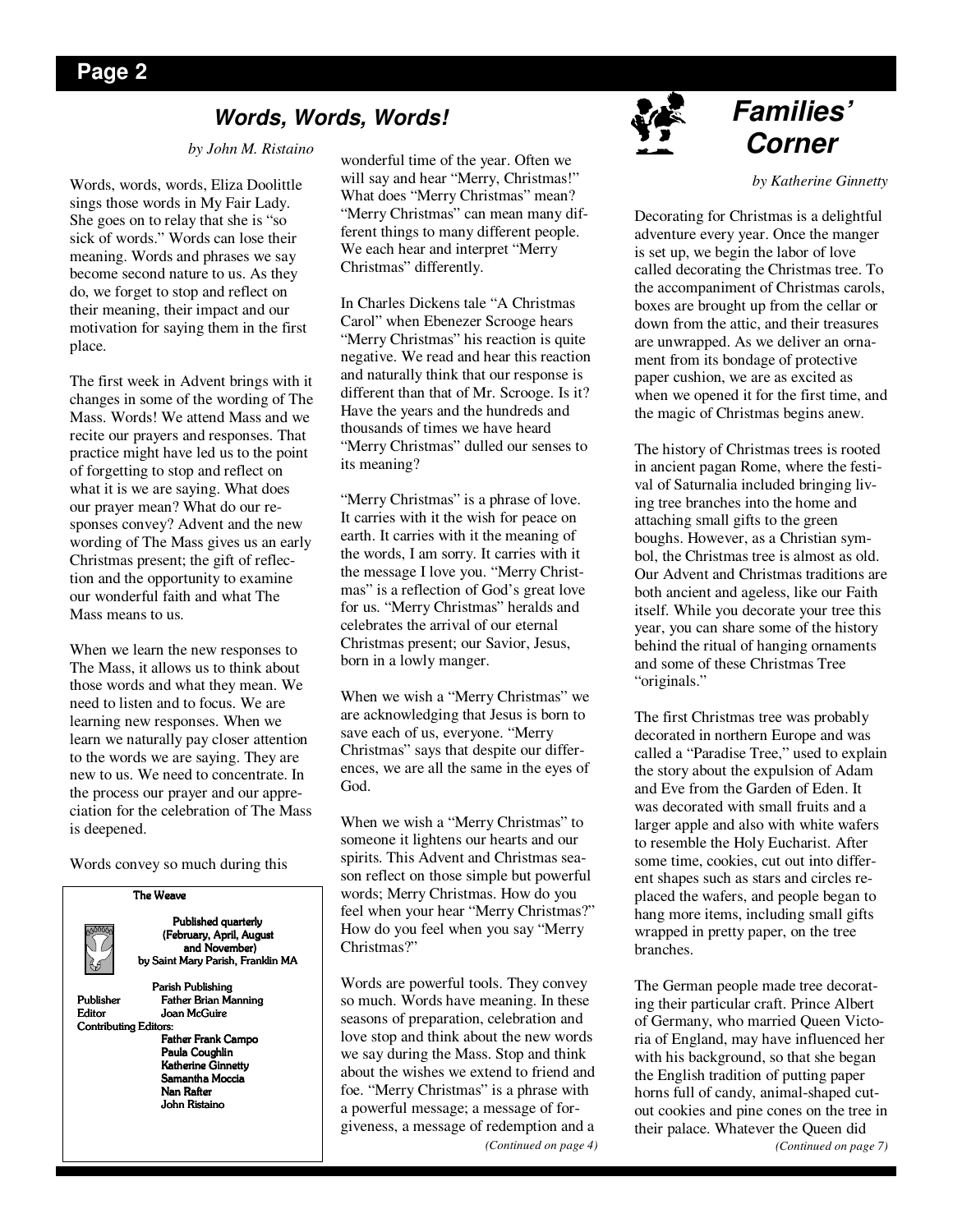## **Page 3**

## **Notes from Father Brian View From the Pew**

 *by Father Brian* 

I find it difficult to believe that I have more than rounded the corner in year two of my time here and well into year three. I suppose this is the time for some brief philosophic reflections that maybe are not too deep, but deeply meant.

I enjoy being pastor here at St. Mary's very much. I find great satisfaction in the daily life and priestly ministry here. Certainly from when I first became a pastor in 1994, parish life has changed greatly. The milieu is far different now and the expectations by most people have changed. Whether it is easier or harder does not matter. I am more practical by nature and believe 'it is what it is' and we cannot live in the past or the future.

This past summer coronary problems seem to have resolved themselves. I am, for the first time in my life (!), following properly the doctor's orders and taking my medicine as directed. It is amazing at times what good things can happen when you follow the rules and advice of others. I am appreciative of your great concern for my health and thank you for your kindness.

I continue to appreciate the sense of giving and helpfulness that so many parishioners offer as volunteers here at St. Mary's. This generous giving of time and care is really wonderful. Lectors, Ushers, Eucharistic Ministers, Linen and church Cleaners, Leaders of Song, Choir Members, Mass Servers, Ministers of the Homebound and Hospitals, Religious Education Catechists, Health Care Ministry, St. Vincent de Paul, Bereavement Group etc. add up to the hundreds upon hundreds of volunteers. I am constantly in awe of the hundreds of volunteers for our famous St. Rocco Festa. I am blessed that the Parish Pastoral Council and Finance Council have been extremely helpful to me in trying to lead and guide the parish.

I know some of you have noticed that the upstairs church is brighter. It was time (almost 6 years) to change the light bulbs (they grow dimmer with age) and

wash the glass lanterns. Isn't it interesting how subtly things can dim and wear down in the church, or our lives and we do not notice it until something dramatic happens. It also time to paint the upstairs church (yes, again!). It has been over 12 years since it was last painted, except for water damage. The dirt and incense smoke etc. have built up (as on the lights and lanterns). On the right front side window are some color samplings. We are getting closer to the 'right colors', but are not there yet. Because of the length of time needed to stage and paint the church, this will probably take place in the winter of 2013.

The new space in the lower church continues to work great. The large hall and the 3 additional meeting rooms seem to flow well. Thank you Knights of Columbus. We continue to lack proper parish office space in the rectory and we must soon decide what we should do. The space in the rectory is a chicken coop of a mess. Times change and have changed. Parishes now demand much more office space for all the lay staff. It is hard to believe that Thanksgiving is but a few weeks away. I want you to know I give thanks to God that he allows me to be pastor here at St. Mary's and for your presence, kindness and support.

Fr. Brian



#### **ADVENT CONCERT**

Mark your calendars for Sunday, Dec.18! The Prolatio Singers and Players will be performing a concert of sacred Advent, Marian and Gregorian music at our church. More info will follow in upcoming bulletins.

藥

*by Joan McGuire* 

The Mirror of God's Love

When I am caught in the stress of daily life I imagine the world of Jesus as a peaceful and pastoral place governed by the ancient rhythms of the agrarian life. On my Spring trip to the Holy Land I was taken to the city of Sepphoris, only about 4 miles from Nazareth. It was called the "Ornament of Galilee."

Joseph and Jesus could have walked there daily for work. It was a wealthy, sophisticated metropolis, with all the activity and stress of our big cities.

Far from my idea of the stressless life of Jesus, Carol and Eric Meyers, archaeologists of Sepphoris, speculate that as a tekton (carpenter) Jesus would have to have been a tri-lingual businessman (Greek, Hebrew and Aramaic) to survive in the city. If he could find the time to look into the hearts of the people who approached him and support their needs, I have no excuse.

Carl Rogers, a well- known psychologist offers this thought, "everyone has the same basic need, but they manifest it with different symptoms." We all need to be understood, accepted and loved. Christ told us to love one another as we love ourselves. First we must accept ourselves with all our imperfections and thank God for loving us as we are. We must also reach out to others. manifesting by our attitude as well as by our words. "I accept you, I understand you and I care about you." We could be a mirror standing in front of everyone we meet manifesting God's love for them.

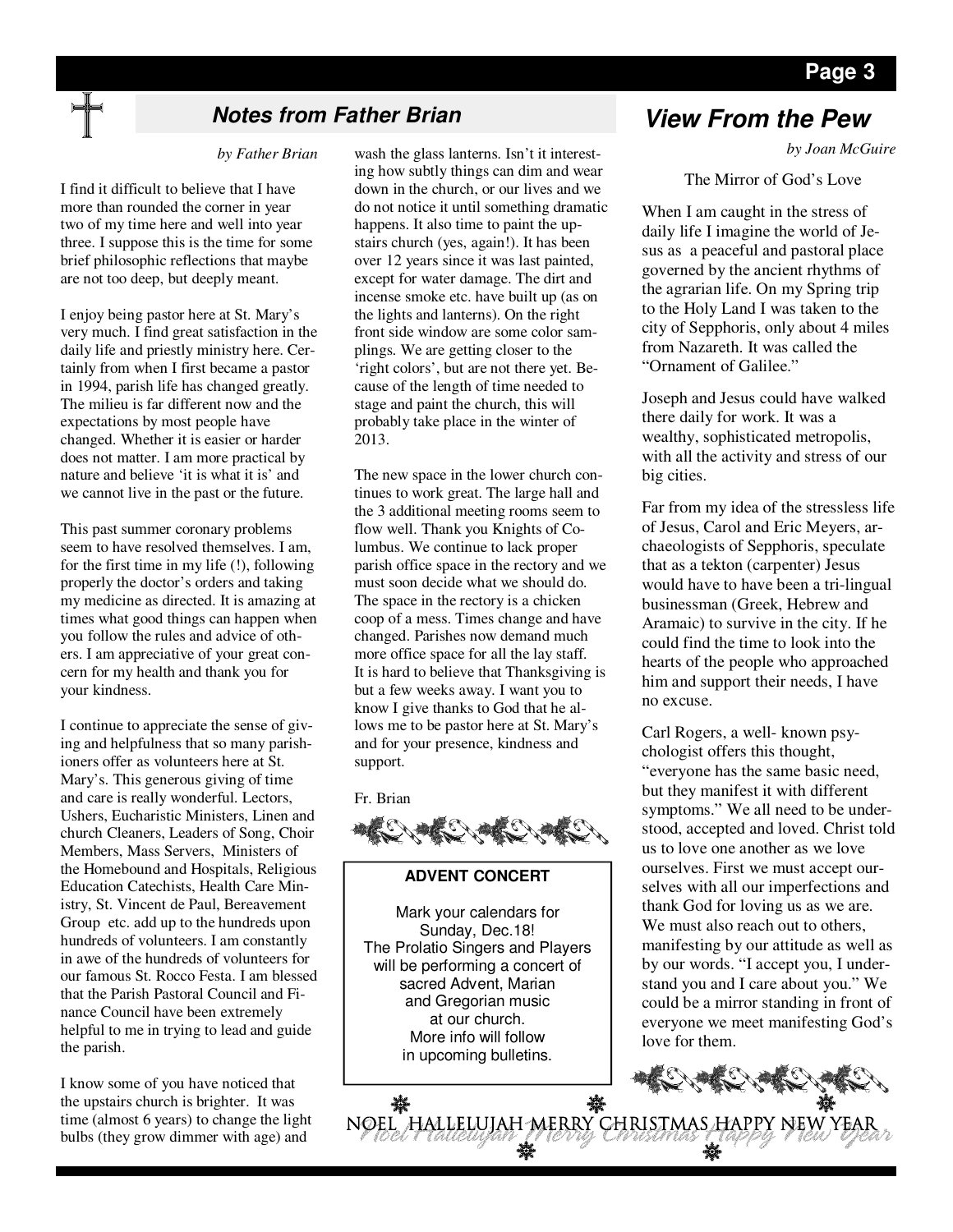### **Page 4**



## **Mark Your Parish Calendar**

|                | Nov. 24 Thanksgiving Day        |
|----------------|---------------------------------|
|                | Mass at 8am                     |
| <b>Nov. 26</b> | <b>Rock Night</b>               |
| <b>Nov. 27</b> | <b>Baptisms</b>                 |
| Dec. 1         | Mass Talk w/ Fr. Frank, 7pm     |
| Dec. 2         | <b>First Friday Adoration</b>   |
| Dec. 3         | Pageant Rehearsal, 9am          |
| Dec. 3         | <b>Nativity Display</b>         |
| Dec. 4         | <b>Nativity Display</b>         |
| Dec. 4         | Baptisms                        |
| Dec. 7         | Vigil Mass, 4pm                 |
| Dec. 8         | <b>Immaculate Conception</b>    |
|                | Masses: 7am, 9am, 7:30pm        |
| Dec. 10        | Pageant Rehearsal, 9am          |
| Dec. 11        | <b>Baptismal Catechesis</b>     |
| Dec. 11        | <b>Baptisms</b>                 |
| Dec. 11        | <b>Rock Night</b>               |
| Dec. 14        | Mass at Forge Hill              |
| Dec. 15        | <b>CWC Meeting</b>              |
| Dec. 17        | Pageant rehearsal, 9am          |
| Dec. 18        | <b>Baptisms</b>                 |
| Dec. 18        | <b>Prolatio Singers Concert</b> |
| Dec. 24        | <b>Christmas Eve</b>            |
|                | Masses: 4pm (3)                 |
|                | 6pm, 7:30pm, Midnight           |
|                | <b>Christmas</b>                |
| Dec. 25        | Masses: 9am, 10:30am            |
|                |                                 |
| Dec. 27        | Mass at nursing home            |
| Dec. 31        | Vigil Mass: 4pm                 |
| Jan. 1         | New Year's Day                  |
|                | Masses: 7:30, 9, 10:30, 12      |
| Jan. 6         | <b>First Friday Adoration</b>   |
| Jan. 8         | Baptisms                        |
| Jan. 11        | Mass at Forge Hill              |
| Jan. 15        | <b>Baptisms</b>                 |
| Jan. 19        | <b>CWC</b> Meeting              |
| <b>Jan. 24</b> | Mass at nursing home            |
| Jan. 29        | <b>Baptisms</b>                 |
| Feb. 3         | <b>First Friday Adoration</b>   |
| Feb. 5         | Baptisms                        |
| Feb. 12        | <b>Baptisms</b>                 |
| Feb. 19        | Baptisms                        |
| Feb. 21        | Mass at Forge Hill              |
| Feb. 22        | Ash Wednesday                   |
|                | Masses: 7am, 12:10pm,           |
|                | 7:30pm                          |
|                | <b>Prayer Service: 4pm</b>      |
|                |                                 |

## **...Words**

#### *(Continued from page 2)*

message of love. Say it and hear it often this year. "Merry Christmas" is a gift we give and receive each time we say it and hear it. Don't let this season pass without pausing to really listen to and contemplate the meaning of "Merry Christmas!" Each time you say it and hear it, may its meaning be new to you. Merry Christmas!

# **A Place To Call Home**

#### *by Samantha Moccia*

When some people think of homelessness, they imagine a person on the streets in a city, like Boston or New York, holding a tin cup; begging people for money. At one point, this was my perception of homelessness as well. Many people don't know that homelessness can happen to anybody, not just the very poor, and it happens right in our own town. I know; it's shocking. I was just as surprised to learn this, and was very curious as to why and how a family can get to a point of not having a place to call home. For most of my life, I have helped to deliver care packages to our town's needy families through *Friends of Franklin*, and now I realize that for some families, the line between



## **...Adult Christmas**

*(Continued from page 1)* 

Jesus - His identity and the culmination of the history of Israel in the fulfillment of God's promise to send His Son.

In both infancy stories, once the child's identity is known it must be quickly shared, in Matthew to the Magi from the East and in Luke to the Jewish shepherds.

Although the cast of characters differs, each evangelist is teaching us that Christ's identity is never received to be kept as a private possession. In God's providence there are other people eager to believe in Christ's identity, even if they are people whom we least expect. Christmas is not just for a season; it is a commitment to spread the "Good News." The first evangelization shows that the message is not a group of rules or an individual's point of view of the event. Mary and Joseph sat back and presented the Christ Child to all who would come. All evangelization is, is a presentation of Christ, sometimes by words, more frequently by our actions. No one is excused from spreading the message: God so loved each of us that He sent His beloved Son. Let us unite with all of God's children in showing Him our gratitude.

their current circumstances and becoming homeless is very fine.

There are many different reasons why a family might become homeless. Sometimes families, some that you might know, are on the brink of becoming homeless, but they manage to pull just enough together to keep their home. Others aren't so lucky. No matter how hard they try, there just isn't enough money to go around. The parents have to make the hard decision of whether to put food on the table and clothe their children or to pay for their home or apartment. Many choose the former option, and housing then becomes a problem. They are faced with no home; where are they going to live?

Fortunately, there are places of refuge for these people in their time of need. Family shelters provide a safe haven for families that are having financial problems. Unfortunately, there aren't many of these types of shelters in our area anymore. In Medway, the *Medway House Family Shelter* houses up to twelve families at any given time. Each of the families there has their own private bedroom, and the rest of the common areas – such as the kitchen, dining room, living room, and bathrooms – are shared with the other residents. It is a wonderful facility where the families are well taken care of.

When a family moves to a homeless shelter, it can have overwhelming effects on the children. Before, they may have been used to living with only their family; now, they are surrounded by many strangers. Also, they may have been involved with extracurricular activities, such as sports teams, dance classes, or other fun activities. When they move to the shelter, many of these opportunities are no longer feasible. For young children, all of the new surroundings and situations may be strange and confusing. For example, they may wonder why they can't go to their old school, and why they no longer are able to play on the soccer team with their friends. Many families seeking temporary shelter need to relocate from their former environments, sometimes moving far distances from their current and familiar town or city, to live in unfamiliar surroundings.

When I learned about these children's situations, I was determined to do something to help them. I knew that, while I may not be able to change their current situation, I could certainly make their stay at the shelter more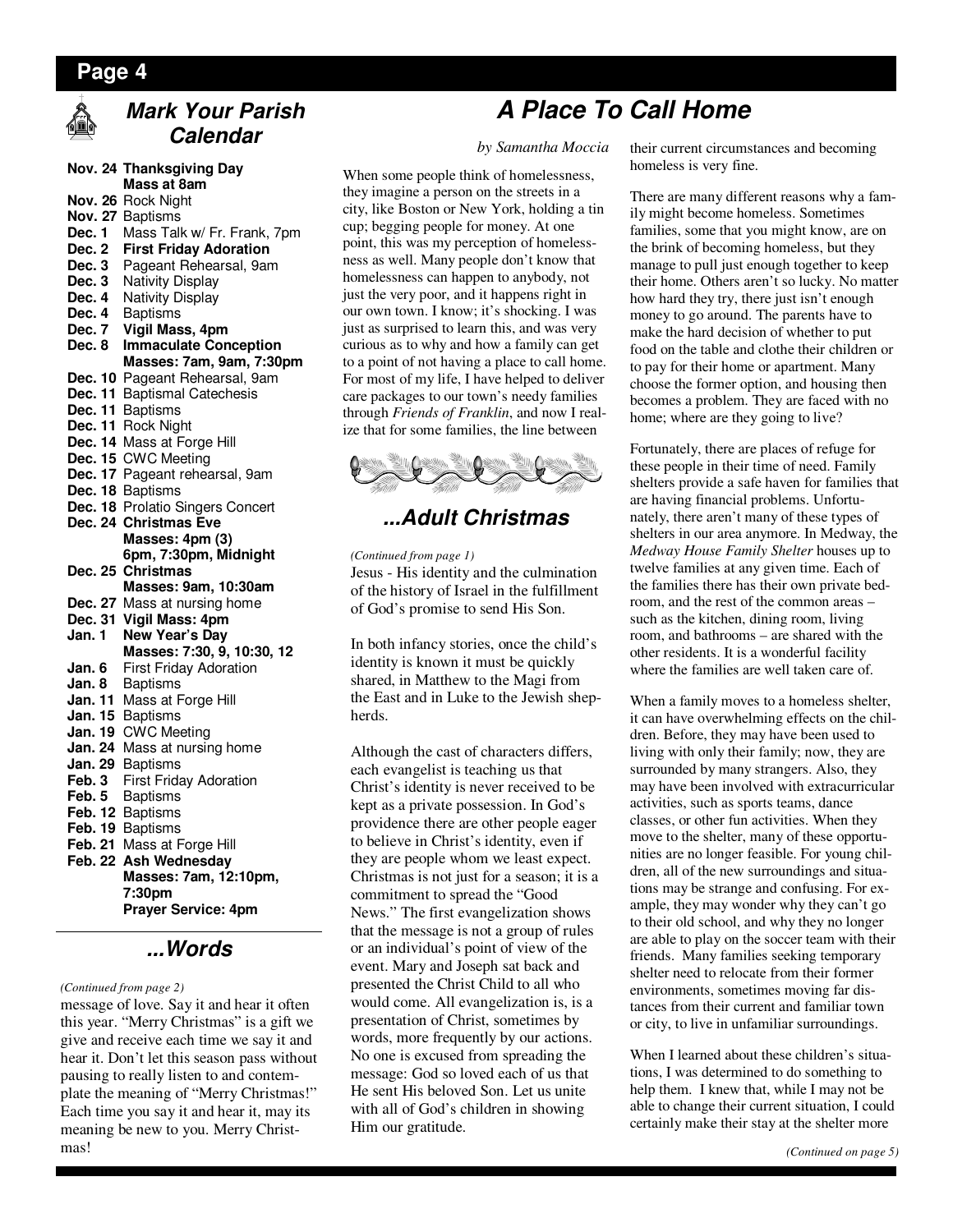## **Comfort For Those Who Are Grieving**

#### *by Nan Rafter, Parish Nurse*

 As we look towards the celebration of the holidays, many hearts are filled with warm memories and eager anticipation. For those who have experienced the loss of a loved one, this time of year can be a very difficult time. I would like to share some ways that we can comfort people in our lives, in our community and in our church as they continue with their grieving process.

Jesus has won the victory over suffering and death, yet these are very real and painful experiences. The Bible reminds us that even Jesus cried at the death of His dear friend Lazarus (Jn. 11:35). Often we may wonder, "What can I say or do that will be a comfort to a grieving relative, friend or fellow parishioner?"

When someone in our life is grieving, there are several things we can do. First, we need to remember that there is not a right thing to say or do that will make their pain go away. We need to be willing to simply be a continuing presence in their lives. It can be difficult to be with them but try to remain connected in some way. You could send a "thinking of you" card or bring them a baked good or flowers.

Second, we need to take our cues from the person who is grieving. If they need to cry and experience sadness, we need to be with them and not try to "cheer them up". They don't want solutions. They want to be able to share the painful loss of their loved ones.

 If they need reassurance of their worth, we need to be affirming. When they need to hear words of comfort, we need to speak these words. Third, we need to let those who are grieving know that they are in our thoughts and prayers. The pain and loss of losing a loved one creates a deep and abiding loneliness which is magnified, causing a sense of being forgotten or separated from others. Many times we slip back into our busy lives or unconsciously avoid our friend or relative who is grieving.

Finally, the holiday season is a difficult time for those who have lost loved ones. Let them know that you are not adding to the demands placed on them for gifts, cards, to show up at parties or even special worship services. During this time attending Mass can be difficult for them to attend alone. Make a gentle offer to go with them. (This year for our annual Mass of Remembrance, we put all of the names of those members of our

#### *PARISH COMMUNICATION*

This parish is very large and active. It is important for us to be able to give you accurate information and for you to be able to contact us as needed. If you wish to contact anyone at the rectory we can be reached by phone, 508-528-0020; Fax, 508-528-1641; or email. Here are email addresses for the clergy, Religious Education and rectory staff: Father Brian Manning: bmanning@stmarysfranklin.org

Father Frank Campo: fcampo@stmarysfranklin.org

Karen Ackles:director\_grades\_1-6@stmarysfranklin.org

Jayne Malonson: director\_grades\_7-10@stmarysfranklin.org

Religious Education Office: religious.ed@stmarysfranklin.org

Paula Coughlin: parishpublishing@stmarysfranklin.org

Claire Perry: cperry@stmarysfranklin.org.

Paulette Thomas: pthomas@stmarysfranklin.org

Nan Rafter: nrafter@stmarysfranklin.org

 If your parish group or organization would like to place a notice in the bulletin, we must receive it **in writing** by 5pm Sunday afternoon for the following weekend. Information can also be submitted for inclusion on the parish website at any time. Bulletin or website information can be emailed to parishpublishing@stmarysfranklin.org

**If your organization is planning to use any parish facilities,** such as the church, church hall or new meeting rooms or school, for your meetings, events, etc. it is **necessary** that you call and reserve the time and place that you want. This is the **only** way that you can be assured of having your activity at the desired location.

**CHECK OUT OUR PARISH WEBSITE:** www.stmarysfranklin.org. There is a wealth of information available there.

church who died this year on the flyers so friends could come and support those who lost loved ones.) Don't exclude them from your family, but let them come and go as they have need. Be flexible and help them to find options, or opt to do nothing during the holidays. Understand that they may find it difficult to concentrate and make decisions. Surround them with the safety of your love. Most of all, remember that the holidays are more than traditions and rituals, but are about hope, peace and "essentials of life" sought out by those who grieve, May we "comfort those in any trouble with the comfort we ourselves have received from God" (2 Cor. 1:4).

## **...A Place To Call Home**

pleasant and fun. During the summer, I started holding activity classes for the children staying at the shelter. The "Funtime" classes have all sorts of enjoyable games, music, crafts, and other fun activities; anything and everything that any other kid would get to experience. These play sessions are also a way for the children to get to know the other kids that are staying at the shelter, so they can hopefully become friends with them. So far, both the children and I benefit very much from these times together! *(Continued from page 4)* 

Reading this, you may wonder how you can help needy families in your community. Well, there are many ways. One way is to volunteer at the *Medway Family Shelter*. They are always looking for volunteers to help out there. You can donate items, help beautify the yard, prepare and deliver a homemade meal, or go and play with the children. For more information on volunteer opportunities, contact Volunteer Coordinator Janet Michalos at janetm@smoc.org or (508)-533-1487.

Participating in and supporting the annual *Friends of Franklin* holiday care package program is another way to help needy Franklin families. Providing food and other necessities helps them stay in their homes. No matter how you choose to volunteer, you can be sure that your hard work is greatly appreciated by the needy families that you are helping out!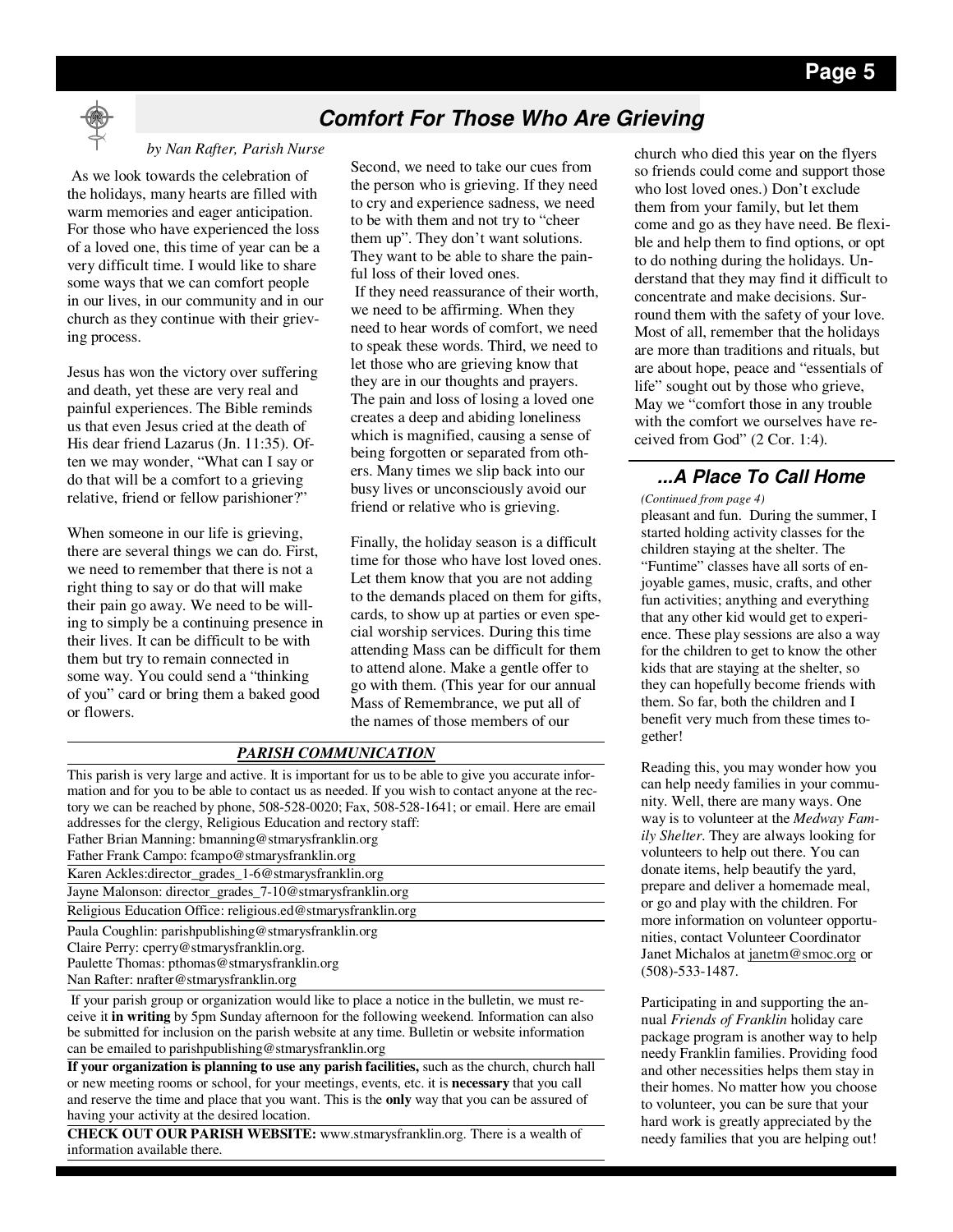## **A Good Catholic Soap Opera**

#### *by Father Frank Campo*

An insightful man of the Church mentioned recently that if we, as Catholics, had a good Catholic soap opera on television, we would transform the world.

In nearly every country, with television or radio, there are countless people who tune into standard soap operas, fascinated by the episodes, virtually addicted to the dramas that occur all but daily, anxious to know what the next episode holds, what intrigue surrounds the actors and actresses, what scoundrel is creating mischief, and how the story or plot is going to unfold.

The more recent version of soap operas



**Advent and Christmas Liturgical Celebrations** 

**Immaculate Conception of the Blessed Virgin Mary Vigil: December 7 4pm December 8 7am, 9am, 7:30pm** 

**Prolatio Singers and Players Sunday, Dec. 18** 

**Christmas Eve Masses: 4pm (3 Masses); upper church, lower church, Horace Mann Auditorium with the Children's Pageant** 

**6pm, 7:30pm** 

**\*\*Midnight Mass\*\*** 

**Christmas Day Masses: 9am and 10:30am** 

> **New Year's Eve 4:00pm**

**New Year's Day Feast of the Blessed Virgin Mary, Mother of God** 

**7:30, 9:00, 10:30, noon** 

are not as relatively benign as those which have been around for literally decades. The latter were never shining examples of morality; but were far less morally toxic than newer versions. Some of us recall our mothers with one eye on the tomato sauce they were stirring on the stove, and the other on one of the TV "soaps." And our immigrant grandparents watching and listening intently, as well, with the excuse that they were doing so only to improve their English.

If some of our talented Catholic actors, producers, and directors got together and managed to launch a good Catholic soap opera, not only Hollywood, but the media magnates throughout the world would be forced to take notice. Even if only for money reasons, for the Catholic "soap" would be far better than the others. For people long to see good drama, that leaves with it a sense of how things could be, and brings good out of the bad, joy out of suffering, love out of wayward passion.

The Catholic Church, after all, is the most intriguing organization in the world.

As an historian, no friend of Catholicism, wrote reluctantly, with all its blemishes, its mistakes, its scandals throughout its two thousand years, it nevertheless will be around, when all other world organizations and governments disappear, including ours. The reason being the Catholic Church is a divine institution, orchestrated by the Holy Spirit, and whose author is Jesus Christ himself.

For every scoundrel who has tainted the Church's image over the years, there is more than one saint to wash the image anew; for every mistake there are corrections, for every scandal there is the antidote of "amazing grace" which abounds far more than sin of any sort.

The Church is the drama of all dramas, with episodes that truly fascinate. It rises above all the lesser soap opera fascination with immorality, with corruption, with greed, with disloyalty, with family

life gone awry, with that failure of the modern world to see what the ancients called the three faces of God, **"truth, beauty, and love."** The Church drama was captured by the great medieval Italian poet, Dante, who imagined a poet of old, Virgil, traipsing through purgatory and Hell, observing characters, whose actual lives, would make those of characters in the soaps boring. Dante's great poem, **The Divine Comedy**, a medieval soap opera, had episodes which culminated in the poet Virgil climbing out of Hell to see the sun and the stars, revolving around love itself, a vision of Paradise.

As that insightful man mentioned, these themes could be captured today in a good Catholic soap opera, reflecting our everyday lives, and all that has taken place throughout the Church's long history, woven together in episodes**,** which not only fascinate, but edify. Episodes continuing every day, every hour of our lives until the end of time. The world would be then truly transformed, as the previously insightful man said.

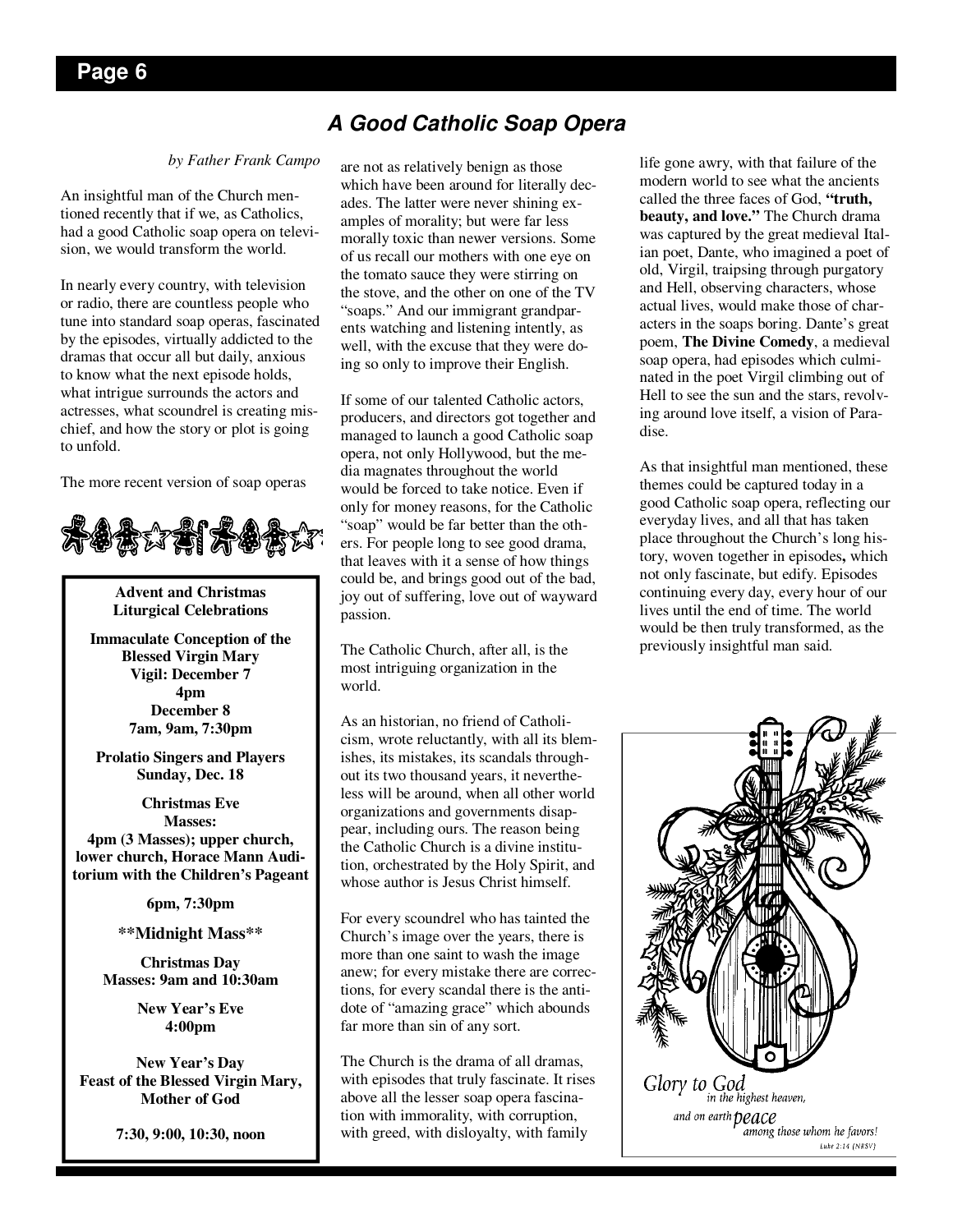## **...Meet the Seminarians**

#### *(Continued from page 1)*

to learn and grow in this vocation. If it is God's will that I am to be ordained a Priest someday I know, as a seminarian, that I am on the right path, the path that God wants me to be on.



### **Mark Storey**

The Masters Degree in Chemical Engineering that I obtained in 1980 from Northeastern launched my 30-year career as an engineer. My first wife

Sandy died in 1989 leaving me with a precious daughter Elizabeth who is now twenty-five years old. My second wife Mary, who was raised Catholic died in 1999. In 1991 I converted to the Catholic faith and was received into the faith from the Anglican Church at the Easter Vigil Mass in 1992. Over the next eighteen years I

was active in the Knights of Columbus.

Two years ago while praying before the Blessed Sacrament I discerned that the nagging feeling that something was missing in my life was a call to enter the seminary. Some people are not aware that formerly married men can enter the priesthood.

#### \*\*\*\*\*\*\*\*\*\*\*\*

We have been at St. Mary's now for almost 2 months and we have already met a lot of great people. It is through meeting these people, and through Nan's assistance helping them maintain a connection with the parish and Jesus, that we have already started to grow. We look forward to continuing at St. Mary's for the academic year of 2011-2012. We hope to share our continuous growth with you in future Weave publications.

God Bless, Mark Storey & Jeffrey Archer

#### *(Continued from page 2)*

was considered fashionable, and soon her subjects had Christmas trees in their Victorian living rooms. When a London newspaper published a picture of the Royal Family around their decorated Christmas tree in 1846, its readers immediately made the tradition popular. From the same German heritage, the Pennsylvania Dutch carved and painted small wooden horses for their tree branches, and they also strung cherries and red berries around them. Other Americans sewed together popped corn kernels to represent golden chains wrapped around the evergreens.

Too much of a good thing is never good, and eventually the items on the tree began to get too heavy for the branches! Glassblowers designed lightweight balls instead. At first these balls were colored in bright dyes, but with new techniques and media, artists painted scenes on them or decorated them with beads and other bric-a-brac.

## **...Family Corner**

Here are a few other facts about early Christmas trees:

- The first mention of a decorated tree, a "Paradise Tree," comes from the Alsace region in 1521.
- The Germans were the first people to decorate their trees with tinsel, according to a report from 1610.
- Community Christmas trees, like the one on the Franklin town common, were first established by the Pennsylvania Dutch in 1747.
- Electric lights to illuminate the Christmas tree, replacing candles, were patented in the United States in 1882
- The first tree farm exclusively growing Christmas trees opened in 1901.

Your family's tree probably has a history of its own. Share with your children the stories of favorite ornaments that hang annually on your

### **A Christmas Blessing for the Home**

Loving God, as we gather at Christmas around the manger, which reminds us of the birth of your Son, we ask you to dwell in our hearts and our home.

Bless every member of our family, and strengthen the bond of love among us.

May we joyfully praise you like the angel choir that announced the birth of your Son to the shepherds watching over their flocks.

May we show your love to others with the same brightness of the star that guided the Wise Men to offer gifts to the newborn King.

Make our family holy, just like Jesus, Mary, and Joseph, so that we may always live in peace and love. Amen.

tree - paper ones made by the children themselves are often the most adored! Before you admire your work, be sure to include the children in the traditional, Catholic Christmas tree blessing so they appreciate the true reason for the festivity.:

Dear God, two thousand years ago, you brought your son, Jesus, into this world to teach us the power of love and sacrifice. As we decorate this tree, we remember his birth and the meaning of his life for us. Bless this tree as a symbol of our celebration of Jesus' birth and our gratitude for his sacrifice. May the joy this tree brings and the gifts we place under it remind us of the many gifts you have given us. We ask your blessings upon our loved ones, this day and always. Amen.